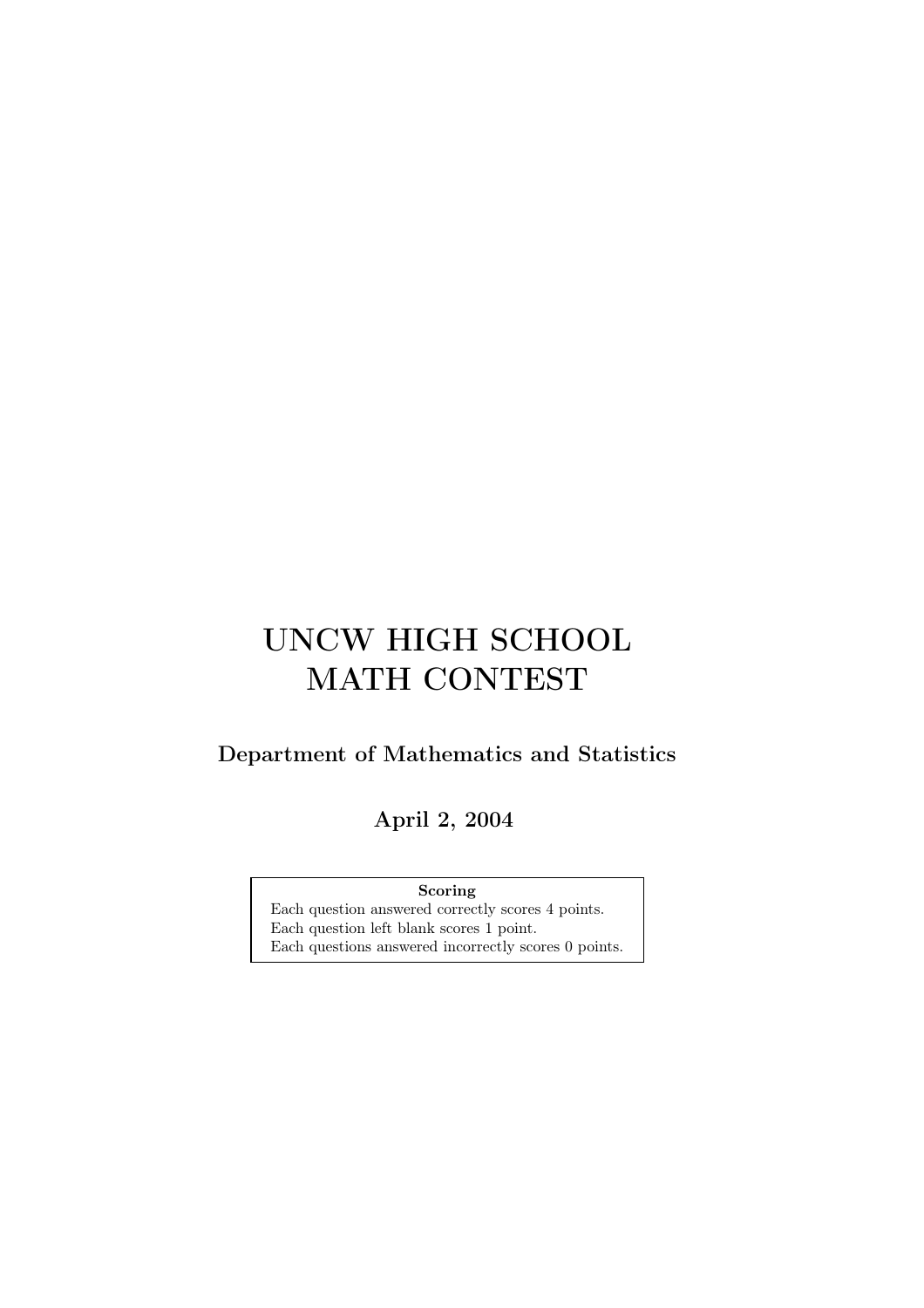## 2004 High School Mathematics Contest

- 1. In a math class grades are computed with homework worth 25%, two midterms worth 25% each and a final exam worth 25%. If 19 homework assignments of equal value were graded, what percent of a student's grade is one homework assignment?
	- A. 1.3% B. .76% C. .52% D. .013% E. 5.26%
- 2. Compute  $\frac{2m^2-5m-12}{m^2-10m+24} \div \frac{4m^2-9}{m^2-9m+18}$ . A.  $\frac{m^2+m-12}{2m^2-5m-12}$  $\frac{m^2+m-12}{2m^2-5m-12}$  B.  $\frac{m-3}{2m+3}$  C.  $\frac{1}{2}$  D.  $\frac{m-3}{2m-3}$  E.  $\frac{m^2-9m+18}{2m^2-11m+12}$
- 3. At a party, everyone shook hands with each other exactly once. How many people attended the party if there were 78 handshakes?
	- A. 13 B. 29 C. 39 D. 77 E. 79
- 4. Determine which graph is the solution to the inequality  $2y^2 + 5y > 3$ .

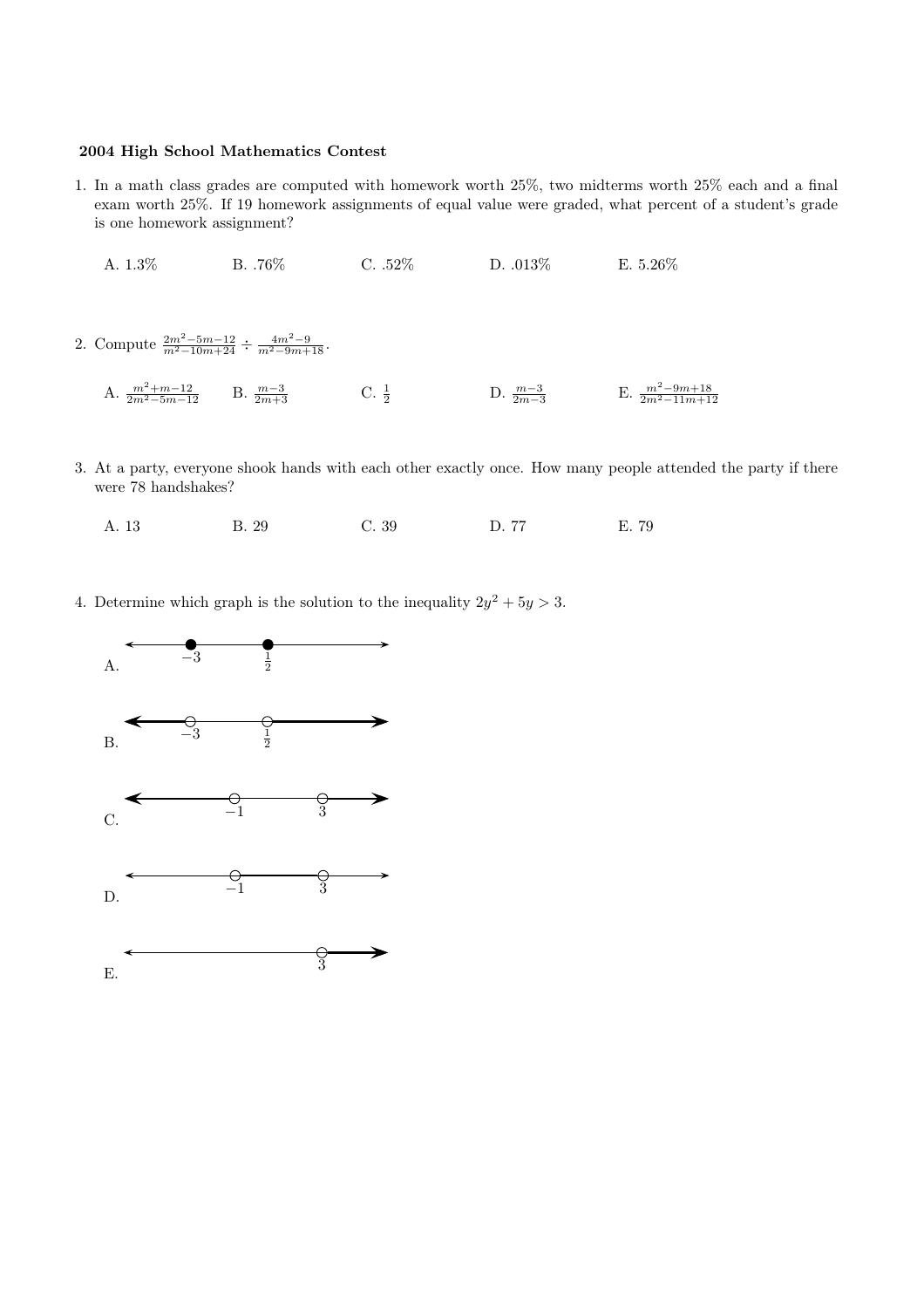- 5. Factor  $(4x^2 + 1)^2(2x 1)^{-1/2} + 16x(4x^2 + 1)(2x 1)^{1/2}$ .
	- A.  $\frac{(4x^2+1)(36x^2-16x+1)}{\sqrt{2x-1}}$ B.  $(4x^2 + 1)(2x - 1)^{1/2}(8x^3 + 4x^2 + 18x + 1)$ C.  $\frac{2(2x^2+1)(10x^2-8x+1)}{\sqrt{x-1}}$ D.  $\frac{(4x^2+1)(4x^2+16x+1)}{\sqrt{2x-1}}$ E.  $\frac{(4x^2+1)^2(18x^2-16x+1)}{\sqrt{2x-1}}$
- 6. For  $f(x) = \frac{1}{x}$ , determine  $\frac{f(x+h)-f(x)}{h}$ .
	- A. 1 B.  $\frac{1}{h^2}$  C.  $\frac{1}{h(x+h)}$  D.  $\frac{-1}{x(x+h)}$ E.  $\frac{1}{xh}$
- 7. Determine which of the following numbers become smaller when squared.
	- A.  $-\frac{1}{2}$  $\frac{1}{2}$  B. 0 C.  $\frac{6}{7}$  $C. \frac{6}{7}$ D.  $\frac{9}{8}$ E. 1.001
- 8. A sequence of numbers is defined recursively by  $a_1 = 1, a_2 = 1$ , and for  $k > 2$ ,  $a_k = \frac{1}{4}a_{k-2} + \frac{1}{3}a_{k-1}$ . Evaluate the infinite sum  $a_1 + a_2 + a_3 + \cdots$ .
	- A. 3 B. 4 C. 8 D. 12 E. 20
- 9. Find the perimeter, to the nearest centimeter, of a regular pentagon inscribed in a circle of radius 5 cm.



A. 23 B. 25 C. 27 D. 29 E. 31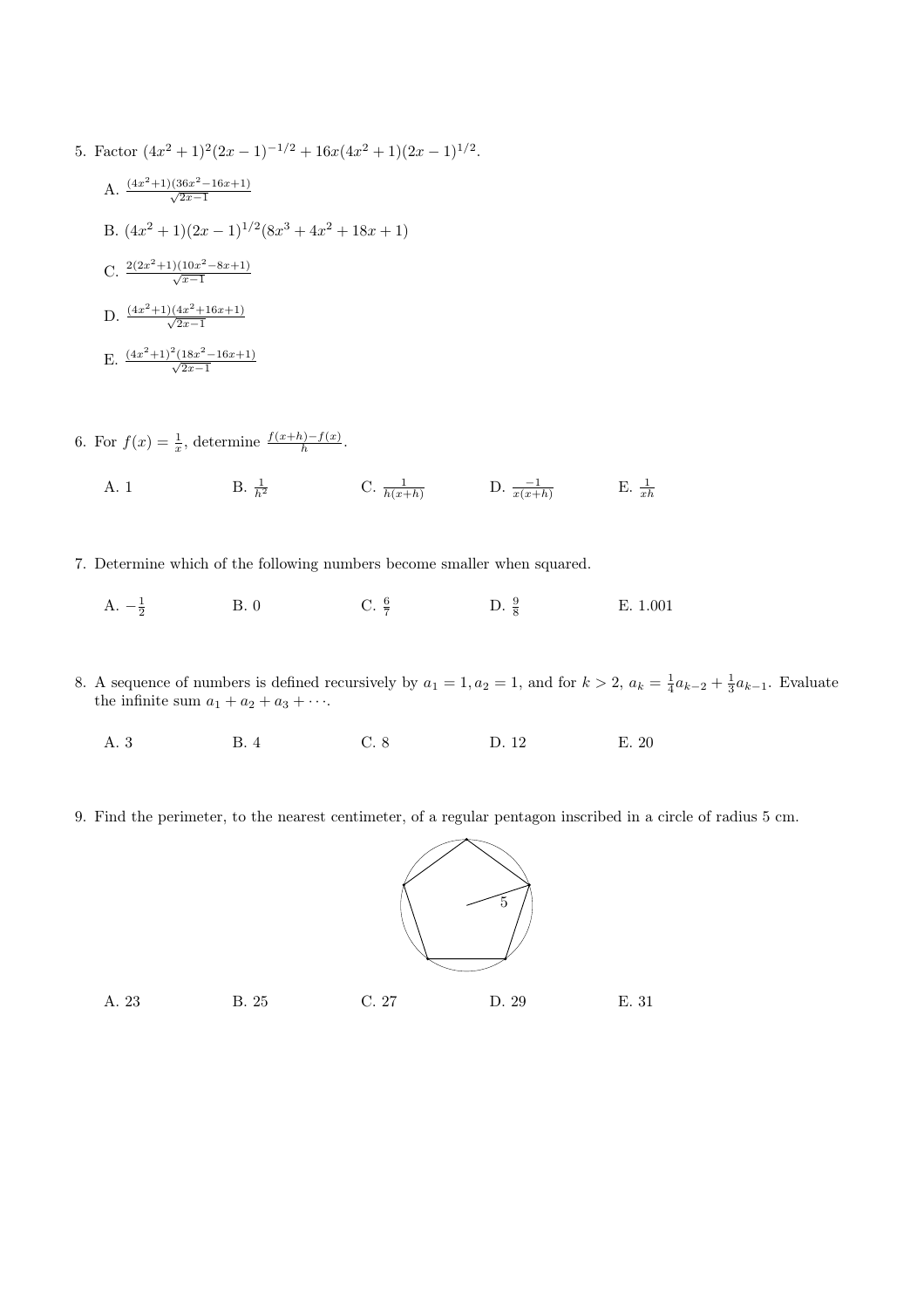10. On the calendar page shown, a  $3 \times 3$  block of numbers has a sum of 198. Determine the smallest number in the block.

|      |      | Sun | Mon            | Tue | Wed | Thu   | Fri            | Sat |       |
|------|------|-----|----------------|-----|-----|-------|----------------|-----|-------|
|      |      |     |                |     |     | T     | $\overline{2}$ | 3   |       |
|      |      | 4   | $\overline{5}$ | 6   | 7   | 8     | 9              | 10  |       |
|      |      | 11  | 12             | 13  | 14  | 15    | 16             | 17  |       |
|      |      | 18  | 19             | 20  | 21  | 22    | 23             | 24  |       |
|      |      | 25  | 26             | 27  | 28  | 29    | 30             |     |       |
|      |      |     |                |     |     |       |                |     |       |
| A. 6 | B. 9 |     | C. 10          |     |     | D. 13 |                |     | E. 14 |

11. Find the number of paths from P to Q taking steps only Northward or Eastward at each intersection.



12. A function  $f(n)$  defined for all positive integers has the property that  $f(m) + f(n) = f(mn)$ . If  $f(2) = 7$  and  $f(3) = 10$ , calculate  $f(36)$ .

A. 24 B. 27 C. 34 D. 149 E. 4900

13. Which of the following numbers is the largest?

| A. $10000^{100}$ | $B. 2^{10000}$ | C. $1000^{1000}$ | D. $5^{4000}$ | $E. 3^{5000}$ |
|------------------|----------------|------------------|---------------|---------------|
|------------------|----------------|------------------|---------------|---------------|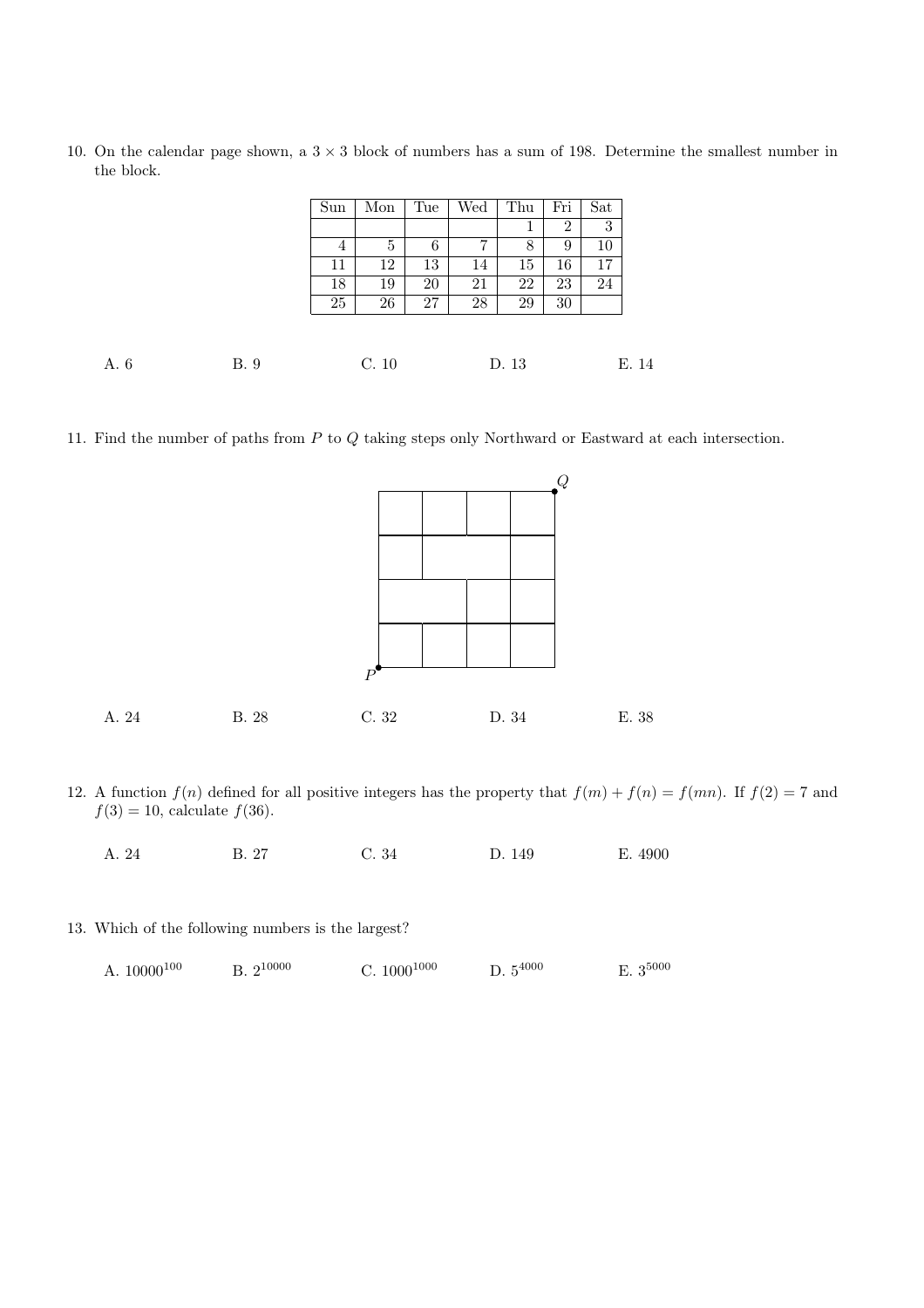14. A square is constructed on the hypotenuse of a right triangle whose legs have lengths 2 and  $\sqrt{7}$ , forming a pentagon. Determine the area of this pentagon.



- 17. Natasha's daughter is twice as old as Natasha's son and half as old as Natasha. In 22 years, Natasha's son will be half Natasha's age. Determine the age of Natasha's daughter.
	- A. 11 B. 18 C. 22 D. 32 E. 44
- 18. Let  $a, b, c$  be the distinct complex roots of  $x^3 + 3x + 4$ . Find  $a^3 + b^3 + c^3$ .
	- A. -20 B. -12 C. -4 D. 4 E. 12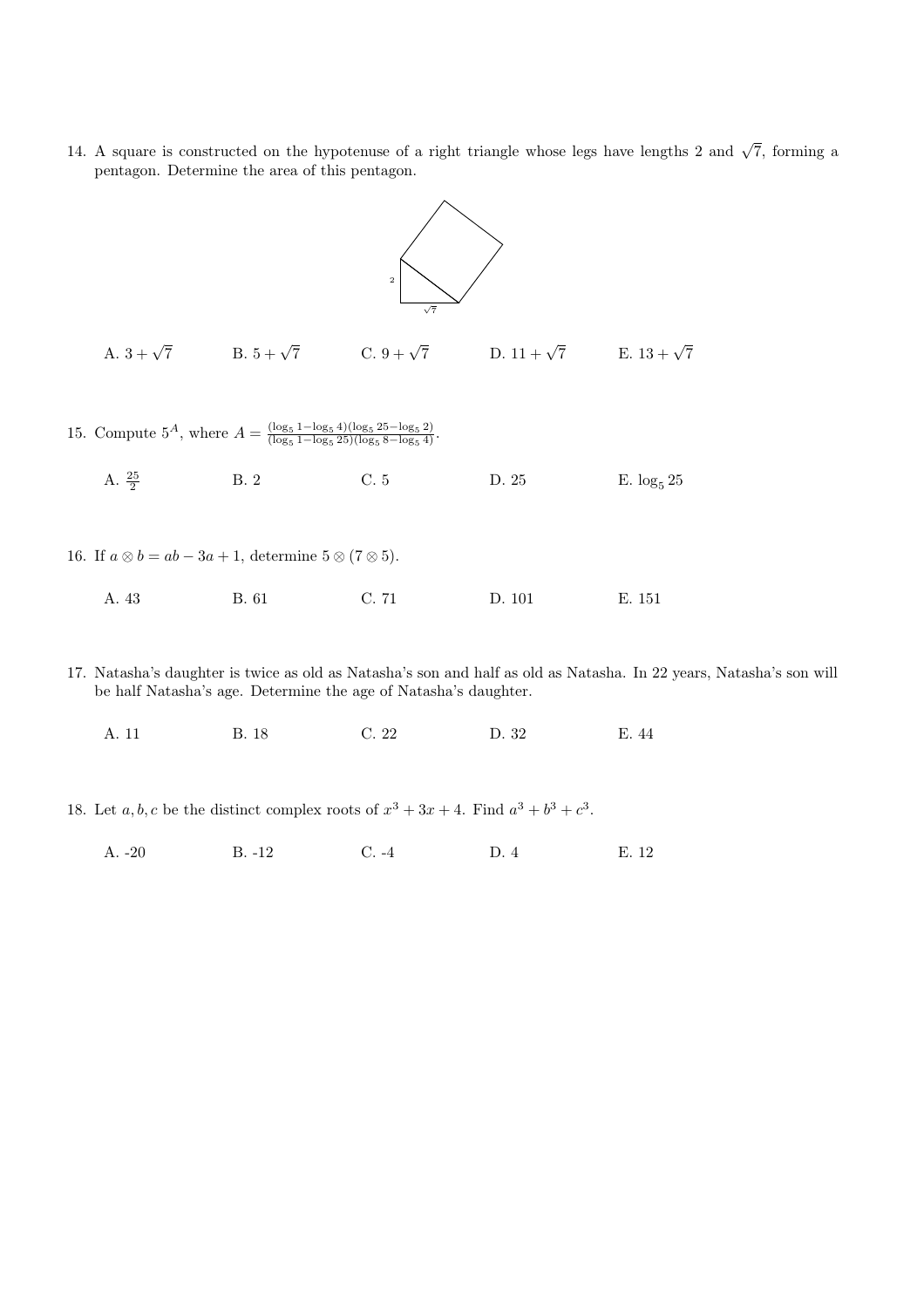- 19. Find the angle  $\theta$  in radians for which  $0 \le \theta \le \pi$  and  $4 \cos 2\theta + 4 \sin^2 \theta 4 \cos \theta = -1$ .
	- A.  $\frac{\pi}{6}$  $\frac{\pi}{6}$  B.  $\frac{\pi}{4}$  C.  $\frac{\pi}{3}$  D.  $\frac{\pi}{2}$  E.  $\frac{2\pi}{3}$
- 20. The product of four positive consecutive integers is 3024. Determine the sum of the integers.
	- A. 10 B. 30 C. 37 D. 40 E. 47
- 21. In the figure, the two circles are tangent to the right angle and to one another. If the larger circle has radius 1, determine the radius of the smaller circle.



- A.  $\sqrt{2}$ 2 B.  $\frac{\sqrt{2}-1}{2}$  C.  $\frac{\sqrt{2}+1}{2}$  $\frac{2+1}{2}$  D.  $3-2\sqrt{2}$  E.  $3+2\sqrt{2}$
- 22. Suppose that w and z are such that both  $(1+2i)w$  and  $(1+2i)z$  are different real numbers. What is the slope of the line connecting  $w$  and  $z$  in the complex plane?
	- A. -2 B. -1 C. 0 D. 1 E. 2
- 23. Given that  $x + 3y + 7z = 100$  and  $x + 5y + 13z = 150$ , determine  $x + y + z$ .
	- A. 40 B. 50 C. 60 D. 70 E. 80
- 24. Determine the remainder upon division of  $4^{2004}$  by 7.
	- A. 1 B. 2 C. 3 D. 4 E. 5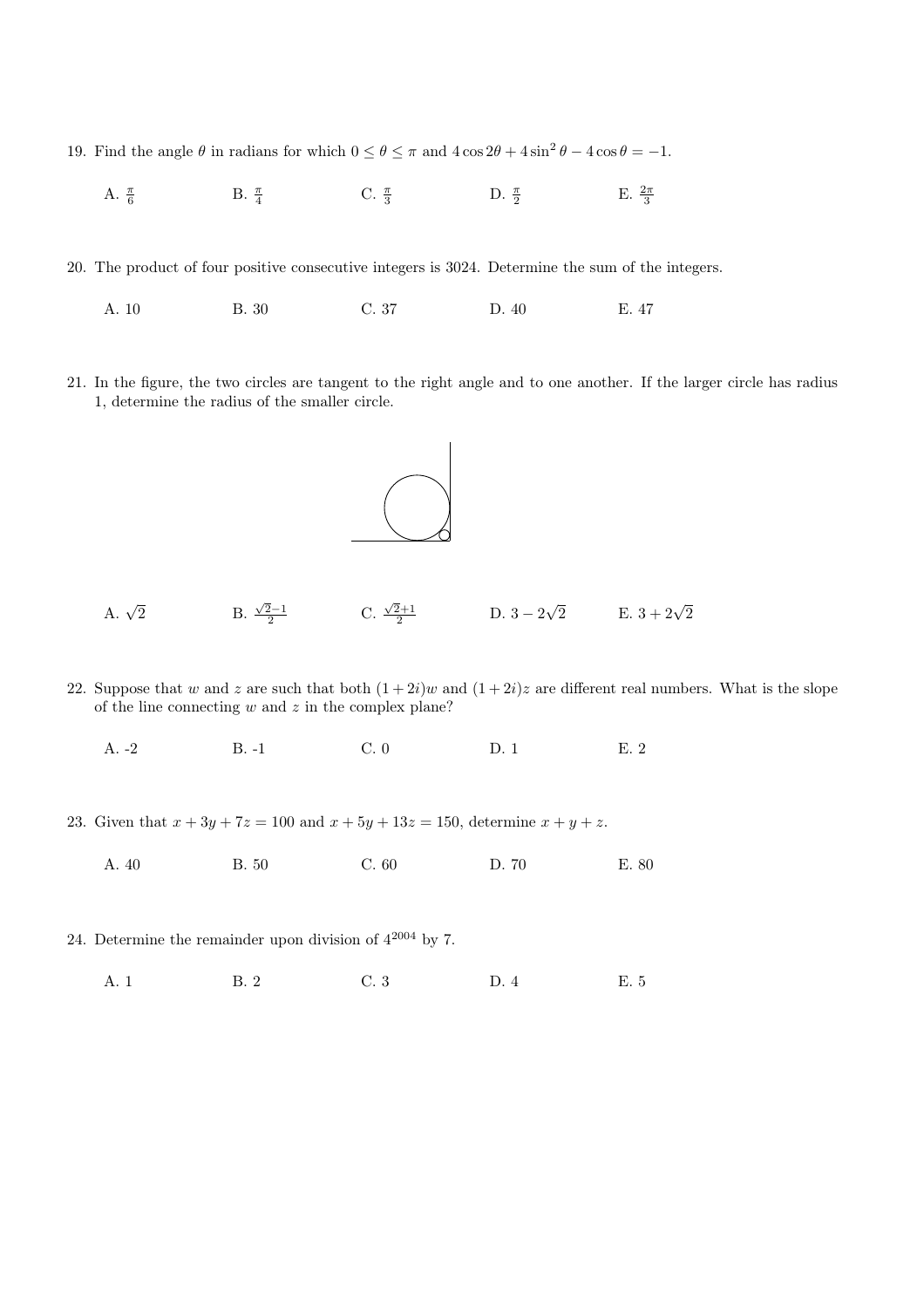25. The isosceles trapezoid ABCD is inscribed in a semicircle such that the trapezoid and the semicircle share the same base,  $\overline{AD} = 4$ , and  $\overline{AB} = \overline{CD} = 1$ . Compute  $\overline{BC}$ .



26. How many integers x are there such that  $1 \le x \le 100$  and  $x^3 + 3x + 1$  is divisible by 5?

| A. 22<br>C. 34<br>B. 28<br>D. 40 | E. 46 |
|----------------------------------|-------|
|----------------------------------|-------|

- 27. For each real number x, let  $f(x)$  be the minimum value of the numbers  $4x, x^2$ , and  $-2x+3$ . Then the maximum value of  $f(x)$  is:
	- A. 1 B.  $\frac{5}{3}$  C.  $\frac{8}{3}$  D.  $\frac{17}{6}$ E. 3

28. Find the sum of the series  $\frac{1}{2} + \frac{1}{6} + \frac{1}{12} + \frac{1}{20} + \frac{1}{30} + \cdots$ , whose *n*th term is  $\frac{1}{n^2 + n}$ .

- A.  $\infty$  B.  $\frac{3}{4}$  $\frac{3}{4}$  C. 1 D.  $\frac{4}{3}$  E.  $\frac{5}{3}$
- 29. Find the measure, to the nearest degree, of a central angle subtended by a chord of length 13.8 cm in a circle of radius 8.26 cm.